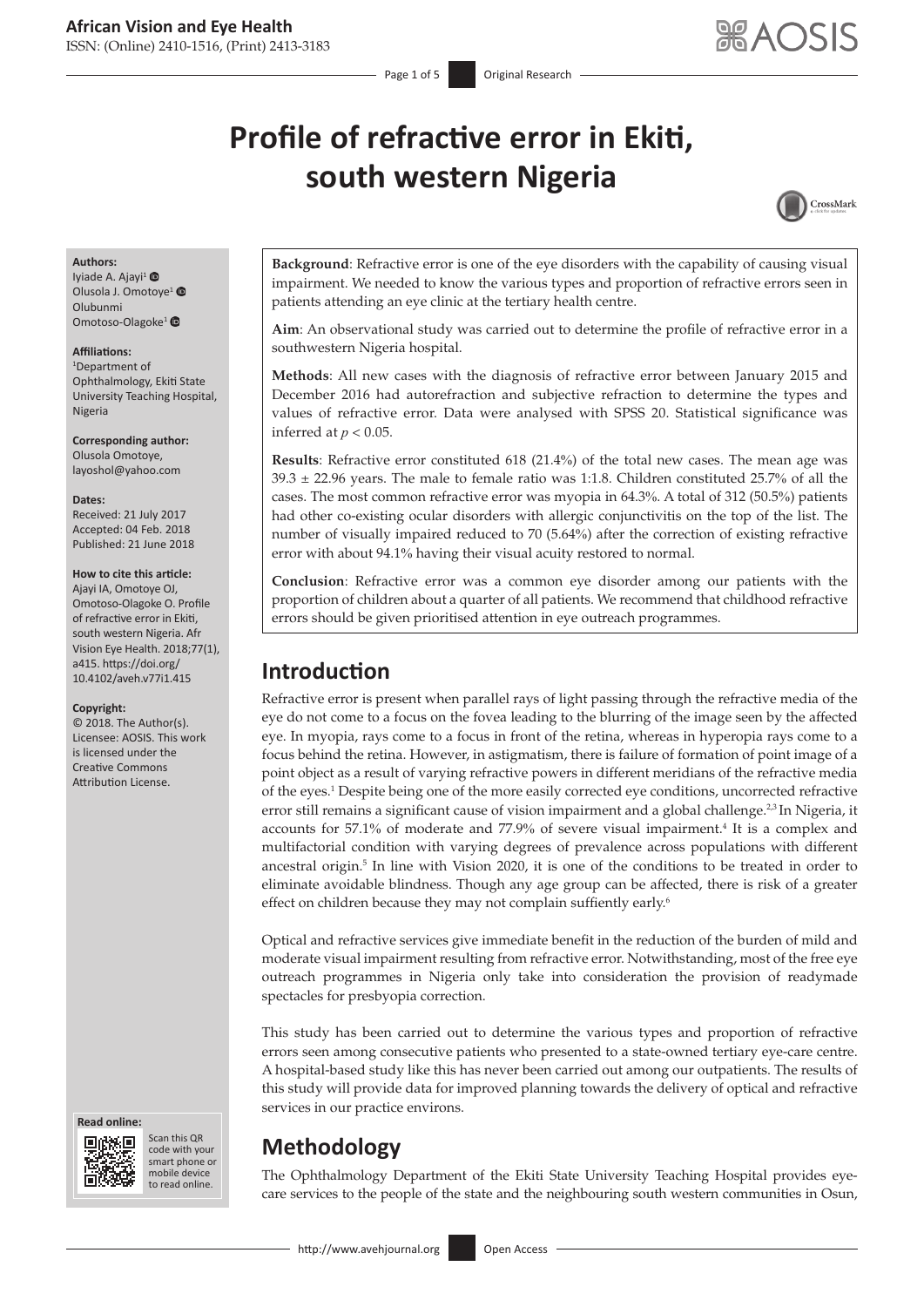Ondo and Kogi states. There are four specialist ophthalmologists, three optometrists and eight ophthalmic nurses in the centre. The three optometrists had their training in the same institution and their results were compared intermittently to ensure standardisation. A serial record of details of all consecutive patients diagnosed as cases of refractive error over a period spanning between January 2015 and December 2016 was kept.

Details of demographic characteristics, presenting visual acuity, best corrected visual acuity (BCVA), type and value of refractive error as well as associated ocular comorbidity were extracted using a pretested proforma at the end of each clinic day which runs four days a week. Visual acuity classification was based on the World Health Organization category of vision.7 All the patients were examined with pen torch, direct ophthalmoscope and slit lamp biomicroscope, binocular indirect ophthalmoscope and +78 D and gonioscopy as required to assess them for other co-existing anterior and posterior segment disorders by the specialist ophthalmologists.

All patients had objective refraction with autorefractor (Nidek ARK 730A) and subjective refraction to arrive at the final value of distance refractive error by the optometrists in the department. The subjective refraction was performed with patients positioned at 6 m away from the Snellen's chart. Each eye was corrected with the fellow eye occluded using the distance test type by first offering small plus and minus spherical additions until no further improvement can be made. The axis and power of the cylinder were also verified for those with cylindrical components. The near correction was performed by adding reading addition for those with presbyopia. Errors of refraction were entered as spherical equivalents. All patients who presented with only presbyopia without distance errors were regarded as emmetropic and excluded from the study.

The following terms were defined:

- • Refractive error: Improvement in distance visual acuity with refraction
- Myopia: Refractive error of at least -0.5 D
- Hypermetropia: Refractive error of at least 0.5 D
- Astigmatism: Refractive error of  $\geq$  -0.25 D
- High myopia: Error > -6 D
- High hyperopia: Error > 5.25 D
- Spherical equivalent: Sphere  $+$  (Cylinder/2)

Data was entered into SPSS (Statistical Package for Social Sciences 20.0) and analysed. Means and standard deviations were employed to measure central tendency, while frequencies were expressed in percentages. Relationship among categorical variables was compared using chi-square tests with statistical significance inferred at *p* < 0.05.

### **Ethical consideration**

Ethical clearance was obtained from the Ethics and Research Committee of the Ekiti State University Teaching Hospital.

## **Results**

A total of 618 patients presented with varying forms of distance errors of refraction. This constituted 21.4% of the total number of 2892 new patients seen within the time frame of this study. The ages ranged from 4 to 96 years with a mean of 39.33 years  $\pm$  22.96. Males accounted for 220 (35.6%), while females were 398 (64.4%), giving a male to female ratio of 1:1.8.

Children aged 16 years and below accounted for 159 (25.7%), while those above 16 years were 459 (74.3%). There was no significant gender difference in the risk of refractive error among those younger than 16 years of age (RR 1.083, CI 0.855–1.370, chi-square 0.288, *p* = 0.564). Figure 1 shows the age distribution of the study population.

As shown in Table 1, presenting visual acuity was within the normal range in 874 eyes (70.7%), while 359 eyes (29.06%) had visual impairment. The number of eyes with normal visual acuity increased to 1163 (94.1%) consequently to which eyes with visual impairment reduced to 70 (5.64%) with refraction. There were three blind eyes.

The errors of refraction are as shown in Table 2. Myopiarelated errors constituted 795 (64.3%) of the total number of eyes. Hypermetropia-related errors were found in 347 (28.1%) cases. Astigmatism occurred in 574 (46.4%) of the total number of cases. The total number of cases with astigmatism with the rule was 244 (42.5%), while there were 330 cases (57.5%) of astigmatism against the rule. There was a statistically significant risk of astigmatism with the rule occurring in children under 16 years of age (RR 1.655, CI 1.270–2.151,  $p = 0.001$ ). The values of refraction ranged from +0.25 D to +11 D for hyperopia and -0.25 D to -14 D for myopia, with a mean of 1.25 D and standard deviation of 1.74 D. Cylindrical error ranged from -0.25 D to -2.50 D.



**FIGURE 1:** Age and sex distribution of patients.

**TABLE 1:** Visual acuity of eyes at presentation.

| <b>PVA</b>    |     | <b>PVA eyes</b> | <b>BCVA</b>   | <b>BCVA eyes</b> |            |
|---------------|-----|-----------------|---------------|------------------|------------|
|               | N   | Percentage      |               | N                | Percentage |
| $6/9 - 6/18$  | 874 | 70.70           | > 6/9         | 1163             | 94.10      |
| $6/18 - 6/60$ | 310 | 25.10           | $6/18 - 6/60$ | 51               | 4.10       |
| $6/60 - 3/60$ | 49  | 3.96            | $6/60 - 3/60$ | 19               | 1.50       |
| < 3/60        | 3   | 2.40            | < 3/60        | 3                | 0.24       |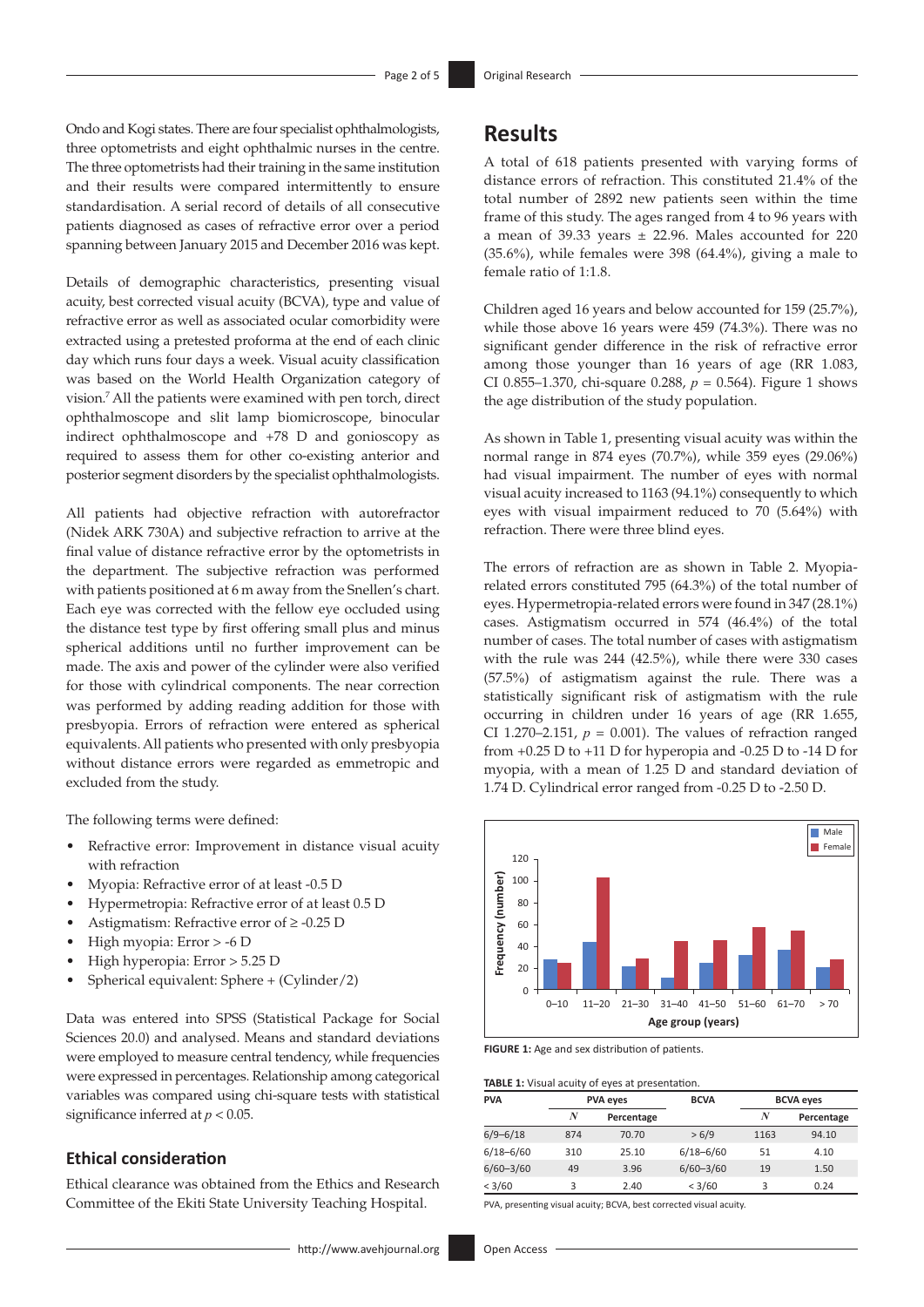#### **TABLE 2:** Types of refractive errors.

| Type of error                      | Right<br>no  | Left                     | Total $R + L$ no |               |
|------------------------------------|--------------|--------------------------|------------------|---------------|
|                                    |              | no                       | N                | $\frac{0}{0}$ |
| Simple myopia                      | 152          | 146                      | 298              | 24.10         |
| Simple myopic astigmatism          | 139          | 145                      | 284              | 23.00         |
| Compound myopic astigmatism        | 105          | 95                       | 200              | 16.20         |
| Simple hypermetropia               | 131          | 123                      | 254              | 20.60         |
| Simple hypermetropic astigmatism   | $\mathbf{1}$ | $\overline{\phantom{a}}$ | $\mathbf{1}$     | 0.08          |
| Compound hypermetropic astigmatism | 42           | 47                       | 89               | 7.20          |
| High hypermetropia                 | $\mathbf{1}$ | $\overline{2}$           | 3                | 0.24          |
| High myopia                        | 6            | 7                        | 13               | 1.10          |
| Blind or artificial eyes           | 5            | 11                       | 16               | 1.30          |
| Emmetropia                         | 35           | 43                       | 78               | 6.30          |

**TABLE 3:** Co-existing ocular disorders with refractive error in the study population.

| Type of co-existing eye disorder | Frequency |               |  |  |
|----------------------------------|-----------|---------------|--|--|
|                                  | N         | $\frac{0}{0}$ |  |  |
| Allergic conjunctivitis          | 144       | 23.3          |  |  |
| Lens opacity                     | 54        | 8.7           |  |  |
| Glaucoma                         | 40        | 6.5           |  |  |
| ARMD or other macular disorders  | 27        | 4.4           |  |  |
| Pterygium or pingueculum         | 20        | 3.2           |  |  |
| Retinal disorders                | 14        | 2.3           |  |  |
| Others                           | 14        | 2.3           |  |  |

ARMD, age-related macular degeneration.

Visual impairment spanned across all types of refractive error.

Other co-existing ocular disorders were present in 312 of 618 (50.5%) patients. As shown in Table 3, allergic conjunctivitis was the most common eye disorder associated with refractive error among our patients. This was seen in about a quarter of the study population.

### **Discussion**

Refractive error is a common eye disorder in Nigeria and is one of the most significant causes of visual impairment and second foremost cause of blindness following cataract.<sup>8</sup> When left uncorrected, refractive errors can hamper school performance, reduce employability and productivity, and generally impair quality of life.9

In this study, we found refractive error accounting for 21.4% of the eye disorders seen in our eye centre. This agrees with previous reports from some other eye-care facilities in Nigeria in which refractive error was reported to be between 18.6% and 22.0%. 10,11,12 However, it is important to note that the rate reported from this hospital-based study is higher than the reports from some other community-based studies in Nigeria where rates between 2.6% and 15.4% have been reported.<sup>13,14,15</sup>

The mean age of the patients was  $39.3$  years  $\pm 22.96$  which coincides with the working-class age group in most countries. This finding is similar to the report from another tertiary eyecare hospital in Nigeria where a mean age of 39 years was reported with majority of the patients also within the working-class age group.16 The proportion of refractive error versus age group peaked at the age group of 10–20 years for both males and females. This comprises the adolescents

where an increasing tendency towards myopisation has been reported<sup>17,18</sup> with the potential to interfere with learning and academic productivity. Females were almost twice the proportion of males in this study. This occurrence was observed across all age groups. The higher number of females is compatible with some other studies within and outside Nigeria.19,20,21,22 This preponderance of the female gender in this study may be explained by the higher prevalent nature of some types of refractive errors among females than males.16

Globally, refractive error accounts for 43% of the major causes of visual impairment and recent estimates reveal that there are 145 million people with low vision owing to refractive error. Another 8 million people are reportedly blind owing to refractive error.<sup>9</sup> The resultant morbidity from refractive error vary from place to place.<sup>23</sup> In Nigeria, uncorrected refractive errors are an important cause of visual impairment as well.<sup>24</sup> In this study, the majority of the patients presented with mild-to-moderate visual impairment (95.8%). This improved with refraction as evidenced by BCVA with percentage reduction in eyes with visual impairment from 95.8% to 5.4%. This marked reduction in the number of visually impaired eyes supports the fact that good optical services with affordable spectacles will provide an immediate reduction in the burden of visual impairment from refractive error.

Children aged 16 years and below constituted a quarter of the patients with refractive error in this study. Refractive error was reported as one of the most common eye disorders among children in a tertiary eye-care centre in Ile-Ife, Nigeria.25 Globally, refractive error has been reported to be the main cause of visual impairment in children aged 5–15 years.26 If left uncorrected, high refractive error in childhood may result in amblyopia and permanent visual impairment. Adigun et al.<sup>27</sup> in another study observed that childhood visual impairment can affect school learning, outdoor activity and the individual's social life or integration of the affected children. This is because children do not normally complain of visual problems. Early detection and timely treatment of eye disease is significant to avert vision problems and eye morbidities, which could affect their learning ability, personality and adjustment in school. Refractive services should be provided in a manner that is friendly to children. Most of the outreach services in our environment do not cater to childhood refractive errors as most distributed glasses are readymade reading spectacles.28

The leading eye disorder in this study was myopia. This constituted 64.3% of the total cases of refractive error. There are varied reports on the most common refractive error in Nigeria. While some have reported myopia as the most common distance refractive error,<sup>16,29</sup> others have reported astigmatism30 and hyperopia.31,32 Globally, it has been observed that uncorrected distance refractive error (mainly myopia) is the single biggest cause of vision impairment and this trend is increasing.3 Some studies have attributed the increasing incidence of myopia to some environmental factors such as education and increased near work in addition to genetics.<sup>16</sup>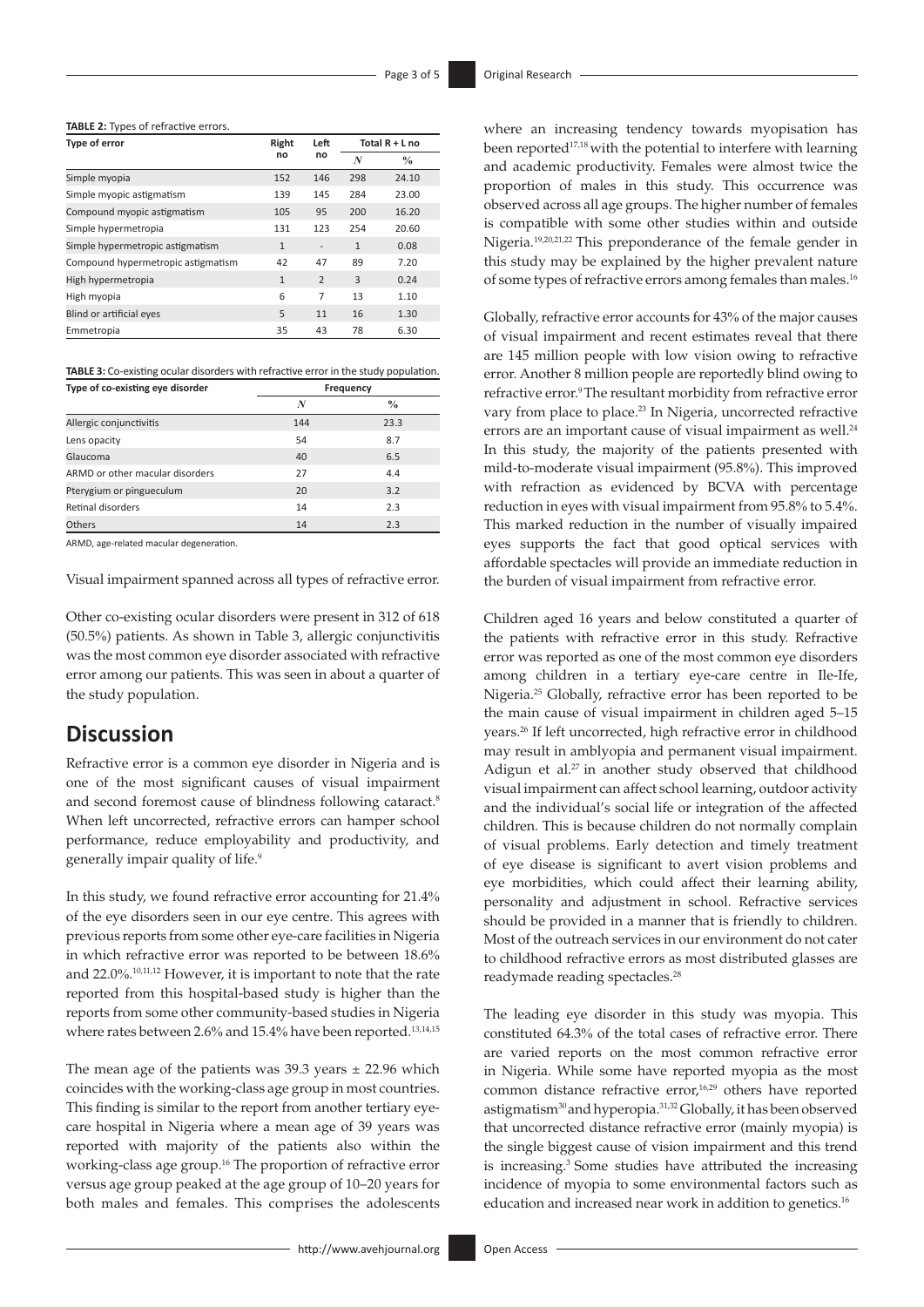Also noteworthy in this study is the high incidence of astigmatism (46.4%). The presentation of this was in various forms as simple, compound myopic and hyperopic astigmatism. This agrees with reports of astigmatism as one of the most common refractive errors in clinical ophthalmic practice.33 The most common type of astigmatism in our study was simple myopic astigmatism, followed by the compound myopic astigmatism. This differs from the studies of Emmanuel et al.<sup>34</sup> and Opubiri et al.<sup>35</sup> where compound myopic astigmatism was the most common type of astigmatism. Improvement in refraction technologies *vis-a-vis* and the availability of autorefractors in our centre has helped in making more precise and faster diagnosis of astigmatic errors.

The total number of cases with astigmatism with the rule was 42.5%, while 57.5% of the study population had astigmatism contrary to the rule. A significant risk of astigmatism with the rule occurring more in children under the age of 16 years was observed. This agrees with documented findings from previous studies.<sup>36,37</sup>

The leading co-existing ocular eye disorder was allergic conjunctivitis, followed by lens opacities. There are no documented evidences to show that refractive error increases the risk of these conditions; however, there is evidence to the fact that lens opacity can increase the risk of refractive error because of the alteration in the refractive index of the lens with onset of opacity.

One limitation of this study is that it was hospital-based with the possibility of an overestimation of the prevalence of refractive error as most people present to the hospital because of their vision challenges. Notwithstanding, the results can still be projected to the community as the hospital is a community-oriented health care provider.

In conclusion, refractive error is a common condition in our centre and it affects all age groups. Myopia is the most common type of refractive error in our centre and there is also a high proportion of patients with astigmatism. We therefore recommend a regular screening for school children so as to enable early detection of their refractive abnormalities. We also recommend that free outreach services be extended to the children by providing facilities for them to have their prescribed spectacles obtained if not fully sponsored, at a highly subsidised level.

### **Acknowledgements**

### **Competing interests**

The authors declare that they have no financial or personal relationships that may have inappropriately influenced them in writing this article.

### **Authors' contributions**

All authors contributed significantly in design, data collection and data analysis, writing, editing and proof reading.

### **Funding information**

The authors thank the African Vision Research Institute for financial assistance with publishing page fees.

### **References**

- 1. Meister D, Sheedy JE. Introduction to ophthalmic optics: SOLA Optical USA. Kansas City, MO: Carl Zeiss Vision; 2000.
- 2. Thylefors B. A global initiative for the elimination of avoidable blindness. Community Eye Health. 1998;11(25):1. [https://doi.org/10.1016/S0002-9394\(99\)](https://doi.org/10.1016/S0002-9394(99)80239-6) [80239-6](https://doi.org/10.1016/S0002-9394(99)80239-6)
- 3. Naidoo K, Govender P, Holden B. The uncorrected refractive error challenge. Community Eye Health. 2014;27(88):74.
- 4. Abdull MM, Sivasubramaniam S, Murthy GV, et al. Causes of blindness and visual impairment in Nigeria: The Nigeria national blindness and visual impairment survey. Investig Ophthalmol Vis Sci. 2009;50(9):4114–4120. [https://doi.org/10.1167/](https://doi.org/10.1167/iovs.09-3507) [iovs.09-3507](https://doi.org/10.1167/iovs.09-3507)
- 5. Hyman L. Myopic and hyperopic refractive error in adults: An overview. Ophthalmic Epidemiol. 2007;14(4):192–197. <https://doi.org/10.1080/09286580701535517>
- 6. Negrel AD, Maul E, Pokharel GP, Zhao J, Ellwein LB. Refractive error study in children: Sampling and measurement methods for a multi-country survey. Am J Ophthalmol. 2000;129(4):421–426. [https://doi.org/10.1016/S0002-9394\(99\)00455-9](https://doi.org/10.1016/S0002-9394(99)00455-9)
- 7. World Health Organization. International statistical classification of diseases and health related problems, 10th revision. Geneva: WHO; 1992.
- 8. Dandona R, Dandona L. Refractive error blindness. Bull World Health Organ. 2001;79(3):237–243.
- 9. Resnikoff S, Pascolini D, Mariotti SP, Pokharel GP. Global magnitude of visual impairment caused by uncorrected refractive errors in 2004. Bull World Health Organ. 2008;86(1):63–70.
- 10. Adeoye A, Omotoye O. Eye disease in Wesley Guild Hospital, Ilesa, Nigeria. Afr J Med Med Sci. 2007;36(4):377–380. <https://doi.org/10.2471/BLT.07.041210>
- 11. Nwosu S. Blindness and visual impairment in Anambra State, Nigeria. Trop Geogr Med. 1994;46(6):346–349.
- 12. Patrick-Ferife G, Ashaye A, Qureshi B. Blindness and low vision in adults in Ozoro, rural community in Delta State, Nigeria. Niger J Med. 2005;14(4):390-395.
- 13. Abdu L. Prevalence and causes of blindness and low vision in Dambatta local government area, Kano State, Nigeria. Niger J Med. 2002;11(3):108–112.
- 14. Onakpoya O, Adeoye A, Akinsola F, Adegbehingbe B. Prevalence of blindness and visual impairement in Atakunmosa west local government area of southwestern Nigeria. Tanzan J Health Res. 2007;9(2):126–131. [https://doi.org/10.4314/thrb.](https://doi.org/10.4314/thrb.v9i2.14315) [v9i2.14315](https://doi.org/10.4314/thrb.v9i2.14315)
- 15. Adeoti CO. Prevalence and causes of blindness in a tropical African population. West Afr J Med. 2004;23(3):249–252.<https://doi.org/10.4314/wajm.v23i3.28132>
- 16. Abraham EG, Megbelayin EO. Pattern of refractive errors among ophthalmic outpatients of University of Uyo Teaching Hospital, Uyo, Nigeria. Niger J Ophthalmol. 2015;23(2):39–43.<https://doi.org/10.4103/0189-9171.170965>
- 17. Chung KM, Mohidin N, Yeow PT, Tan LL, O'leary D. Prevalence of visual disorders in Chinese schoolchildren. Optom Vis Sci. 1996;73(11):695–700. [https://doi.](https://doi.org/10.1097/00006324-199611000-00004) [org/10.1097/00006324-199611000-00004](https://doi.org/10.1097/00006324-199611000-00004)
- 18. Villarreal MG, Ohlsson J, Abrahamsson M, Sjöström A, Sjöstrand J. Myopisation: The refractive tendency in teenagers. Prevalence of myopia among young teenagers in Sweden. Acta Ophthalmol. 2000;78(2):177–81. [https://doi.org/](https://doi.org/10.1034/j.1600-0420.2000.078002177.x) [10.1034/j.1600-0420.2000.078002177.x](https://doi.org/10.1034/j.1600-0420.2000.078002177.x)
- 19. Malu K, Ojabo C. Refractive errors in patients attending a private hospital in Jos, Nigeria. Niger J Clin Pract. 2014;17(1):106–111. [https://doi.org/10.4103/1119-](https://doi.org/10.4103/1119-3077.122863) [3077.122863](https://doi.org/10.4103/1119-3077.122863)
- 20. Bourne RR, Dineen BP, Huq DMN, Ali SM, Johnson GJ. Correction of refractive error in the adult population of Bangladesh: Meeting the unmet need. Investig error in the adult population of Bangladesh: Meeting the unmet need. Investig Ophthalmol Vis Sci. 2004;45(2):410–417. <https://doi.org/10.1167/iovs.03-0129>
- 21. Wong TY, Foster PL, Hee J, et al. Prevalence and risk factors for refractive errors in adult Chinese in Singapore. Investig Ophthalmol Vis Sci. 2000;41(9):2486–2494.
- 22. Czepita D, Mojsa A, Ustianowska M, Czepita M, Lachowicz E, editors. Role of gender in the occurrence of refractive errors. Ann Acad Med Stetin. 2007;53(2):5–7.
- 23. Monsudi KF, Saka ES, Azonobi RI. Pattern of eye diseases presents at free outreach in rural community in the Northwestern Nigeria. Sudan Med Monit. 2015;10(4):113. <https://doi.org/10.4103/1858-5000.171862>
- 24. Ezelum C, Razavi H, Sivasubramaniam S, et al. Refractive error in Nigerian adults: Prevalence, type, and spectacle coverage. Investig Ophthalmol Vis Sci. 2011;52(8): 5449–5456.<https://doi.org/10.1167/iovs.10-6770>
- 25. Onakpoya OH, Adeoye AO. Childhood eye diseases in southwestern Nigeria: A tertiary hospital study. Clinics. 2009;64(10):947–951. [https://doi.org/10.1590/](https://doi.org/10.1590/S1807-59322009001000003) [S1807-59322009001000003](https://doi.org/10.1590/S1807-59322009001000003)
- 26. World Health Organization. Global initiative for the elimination of avoidable blindness: Action plan 2006–2011. 2007. Geneva: World Health Organization.
- 27. Adigun K, Oluleye TS, Ladipo MM, Olowookere SA. Quality of life in patients with visual impairment in Ibadan: A clinical study in primary care. J Multidiscip Healthc.  $2014.7.173$